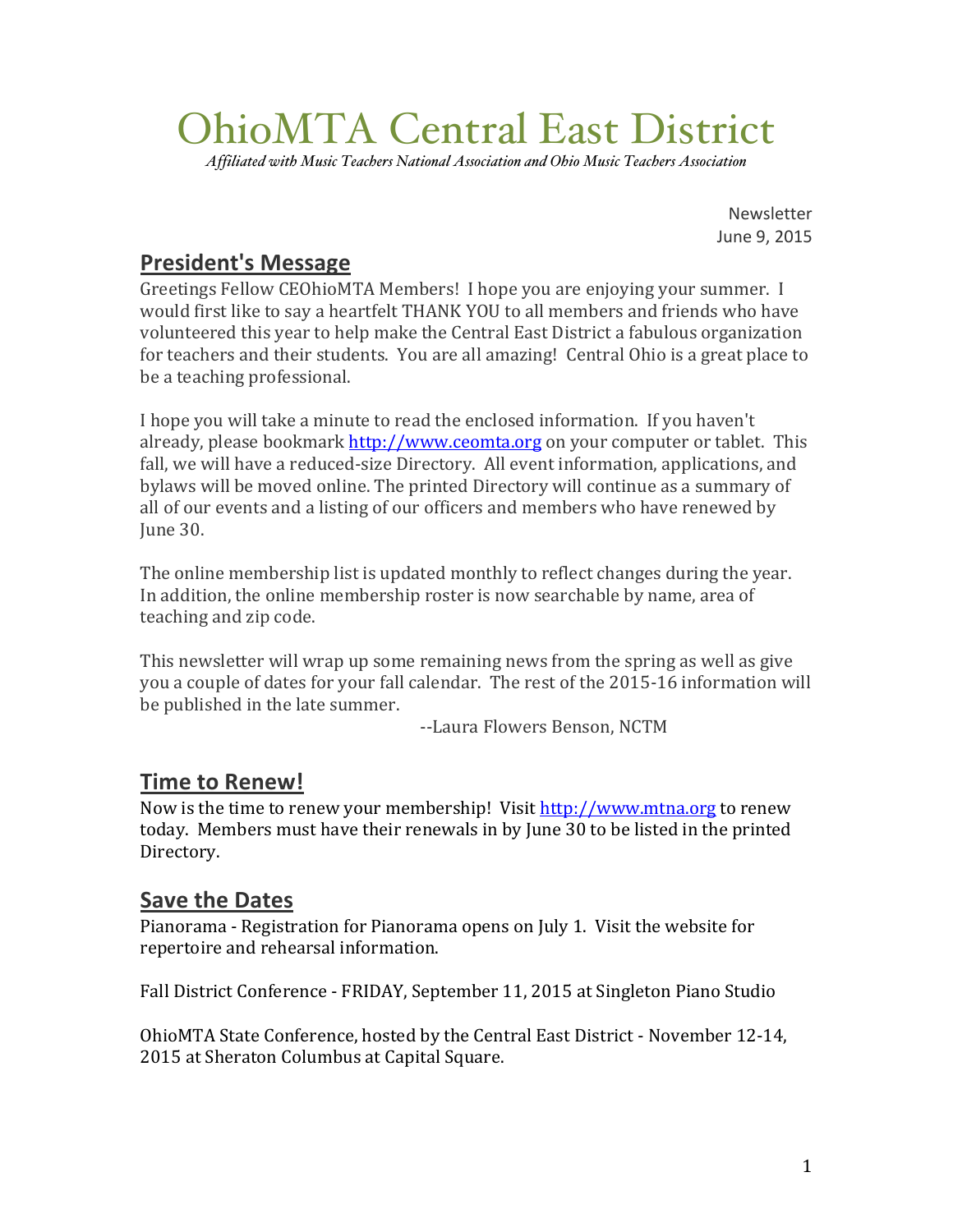# **Congratulations to Lynn Singleton, 2016 OhioMTA Foundation Fellow Nominee**

#### *A reprint from the State newsletter:*

The Fellow Program honors members of MTNA who have contributed their time and talents to the organization and to music students across the country. All donations will go toward a variety of scholarships and grants available to students and teachers who wish to continue their study and musical achievement. It is a fantastic program and we are honored to nominate Ms. Singleton as our fellow!

In order to recognize Lynn Singleton as Ohio's Foundation Fellow, we need to raise \$1,000 in her name. You can donate now by adding a contribution on your MTNA Membership Renewal Form or donating online at https://www.mtnafoundation.org/.

Please write in Lynn Singleton's name to make sure your donation goes toward her nomination. Donations are accepted through January 2016.

#### **Passages**

Long-time member, beloved colleague, and former district president, Laura Lee Hickfang, NCTM passed away on April 11, 2015. See here for a complete obituary.

## **Summer Study Scholarships**

The Central East District is pleased to award scholarships totaling \$4000 to the following students. Congratulations to the students and their teachers.

| <b>AWARD</b>                | <b>AMOUNT</b> | <b>STUDENT NAME</b>     | AGE | <b>TEACHER</b>       |
|-----------------------------|---------------|-------------------------|-----|----------------------|
| OhioMTA Senior              | \$700.00      | <b>Madison Williams</b> | 17  | Tatiana Kats         |
| OhioMTA Memorial Award      | \$400.00      | Wu Minjue               | 14  | Nina Polonsky        |
| OhioMTA \$300.00            | \$300.00      | Ji-Yong Shim            | 12  | Ginny Christopherson |
| OhioMTA \$300.00            | \$300.00      | Jackson Tomsic          | 14  | Janice Cook          |
| Ohio MTA \$250.00           | \$250.00      | Cecilia Martin          | 11  | Kathleen Sadoff      |
| OhioMTA \$250.00            | \$250.00      | Chloe Shang             | 16  | Mary Craig Powell    |
| OhioMTA \$200.00            | \$200.00      | Ryan Ho                 | 13  | Mary Craig Powell    |
| OhioMTA \$200.00            | \$200.00      | Danna Long              | 11  | Kathleen Sadoff      |
| OhioMTA \$200.00            | \$200.00      | Josh Kim                | 15  | Nina Polonsky        |
| OhioMTA \$200.00            | \$200.00      | Jacob Kenneally         | 14  | Laura Benson         |
| OhioMTA \$200.00            | \$200.00      | Micah Clark Moody       | 13  | Laura Benson         |
| Music-Go-Round              | \$150.00      | Eleanor Judd            | 17  | Gulimina Mahamuti    |
| Solich Piano-Columbus       | \$150.00      | Nate Stevens            | 13  | Mary Craig Powell    |
| The Loft Violin Shop        | \$150.00      | Adam Whitman            | 14  | Ginny Christopherson |
| Columbus Piano Leasing      | \$100.00      | Jay Huang               | 13  | Susan Frost          |
| The Piano Technicians Guild | \$100.00      | Isaac Hedges            | 14  | Laura Benson         |